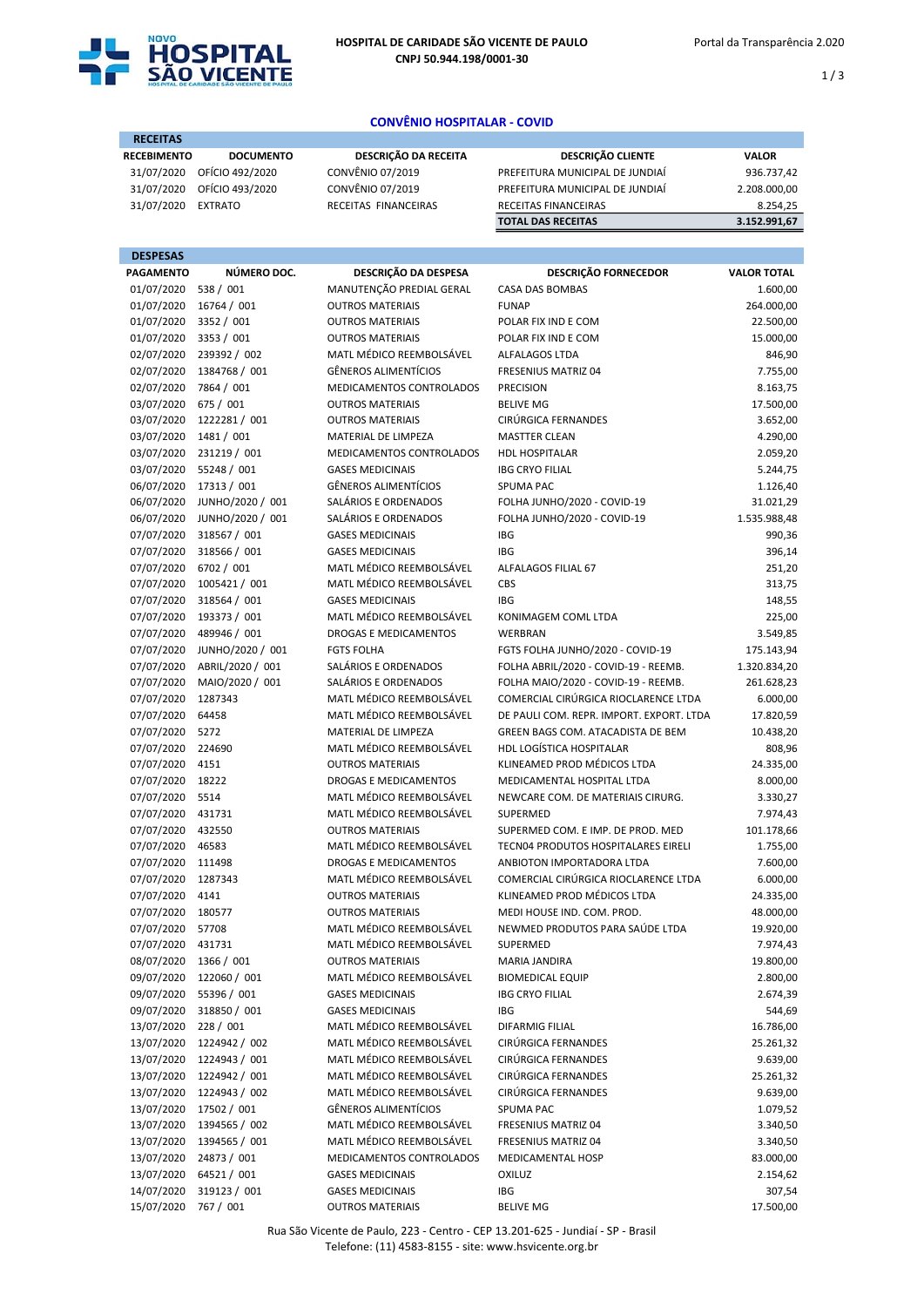

## HOSPITAL DE CARIDADE SÃO VICENTE DE PAULO CNPJ 50.944.198/0001-30

2 / 3

|                          | 15/07/2020 55507 / 001        | <b>GASES MEDICINAIS</b>                                 | <b>IBG CRYO FILIAL</b>                         | 5.808,22              |
|--------------------------|-------------------------------|---------------------------------------------------------|------------------------------------------------|-----------------------|
| 15/07/2020               | 3917-3 / 001                  | LOCAÇÃO (EQUIP, MÁQ. ESPAÇO)                            | ONIXMED SIST HOSPITALAR                        | 4.000,00              |
|                          | 15/07/2020 944834 / 001       | MATL MÉDICO REEMBOLSÁVEL                                | PAPEL ITUPEVA                                  | 1.223,25              |
| 15/07/2020               | 3598 / 001                    | <b>OUTROS MATERIAIS</b>                                 | POLAR FIX IND E COM                            | 22.500,00             |
|                          | 16/07/2020 55557 / 001        | <b>GASES MEDICINAIS</b>                                 | <b>IBG CRYO FILIAL</b>                         | 1.302,88              |
| 16/07/2020               | 55532 / 001                   | <b>GASES MEDICINAIS</b>                                 | <b>IBG CRYO FILIAL</b>                         | 2.768,17              |
| 16/07/2020 4594 / 001    |                               | MATERIAL DE REPOSIÇÃO                                   | <b>INTER LIFE MATRIZ</b>                       | 576,00                |
| 17/07/2020               | 239392 / 003                  | MATL MÉDICO REEMBOLSÁVEL                                | ALFALAGOS LTDA                                 | 846,90                |
|                          | 17/07/2020 115714 / 001       | DROGAS E MEDICAMENTOS                                   | ANBIOTON IMPORTADO                             | 10.500,00             |
|                          | 17/07/2020 232215 / 001       | MEDICAMENTOS CONTROLADOS                                | <b>HDL HOSPITALAR</b>                          | 2.059,20              |
| 17/07/2020               | 79012 / 001                   | MATL MÉDICO REEMBOLSÁVEL                                | M P COM DE MATS HOSP                           | 613,50                |
| 17/07/2020               | 4653 / 001                    | MATERIAL DE LIMPEZA                                     | NOVA JOMA                                      | 3.789,00              |
| 17/07/2020               | 3644 / 001                    | <b>OUTROS MATERIAIS</b>                                 | POLAR FIX IND E COM                            | 22.500,00             |
| 20/07/2020               | MAIO/2020 / 001               | <b>IRRF A REPASSAR</b>                                  | IRRF FOLHA MAIO/2020 - COVID - 19              | 162.302,99            |
| 20/07/2020               | 319528 / 001                  | <b>GASES MEDICINAIS</b>                                 | <b>IBG</b>                                     | 358,79                |
| 20/07/2020               | 946979 / 001                  | MATERIAL DE LIMPEZA                                     | PAPEL ITUPEVA                                  | 2.640,00              |
| 20/07/2020               | JUNHO/2020 / 001              | <b>INSS-CONTR REPASSAR</b>                              | INSS FOLHA JUNHO/2020 - COVID-19               | 124.752,04            |
| 22/07/2020               | 1404798 / 001                 | <b>GÊNEROS ALIMENTÍCIOS</b>                             | FRESENIUS MATRIZ 04                            | 3.312,00              |
|                          | 22/07/2020 72785 / 001        | IMPRESSOS E MATL DE EXP.                                | <b>GCE COMÉRCIO INTERNA</b>                    | 4.170,00              |
| 22/07/2020               | 5642 / 001                    | MATERIAL DE LIMPEZA                                     | <b>GREEN BAGS</b><br><b>INTER LIFE MATRIZ</b>  | 9.046,80              |
| 22/07/2020               | 4595 / 001<br>33674 / 001     | MATERIAL DE REPOSICAO                                   |                                                | 1.200,00              |
| 22/07/2020               |                               | LOCAÇÃO (EQUIP, MÁQ. ESPAÇO)                            | <b>OXY SYSTEM</b>                              | 5.120,00              |
| 23/07/2020               | 1405403 / 001<br>280965 / 001 | <b>GÊNEROS ALIMENTÍCIOS</b><br>MEDICAMENTOS CONTROLADOS | FRESENIUS MATRIZ 04<br><b>GENÉSIO A MENDES</b> | 9.240,00              |
| 23/07/2020<br>23/07/2020 | 37482 / 001                   | DROGAS E MEDICAMENTOS                                   | PHOELAB DISTR                                  | 1.906,10<br>16.300,00 |
| 23/07/2020               | 149411 / 001                  | DROGAS E MEDICAMENTOS                                   | SOMA SP                                        | 18.400,00             |
|                          | 24/07/2020 89053 / 001        | MEDICAMENTOS CONTROLADOS                                | <b>ASTRA FARMA</b>                             | 1.800,00              |
| 24/07/2020               | 214209 / 001                  | DROGAS E MEDICAMENTOS                                   | ATIVA GO                                       | 10.500,00             |
| 24/07/2020               | 63179 / 003                   | MATERIAL DE REPOSIÇÃO                                   | <b>DRAGER</b>                                  | 5.258,38              |
|                          | 24/07/2020 55810 / 001        | <b>GASES MEDICINAIS</b>                                 | <b>IBG CRYO FILIAL</b>                         | 2.605,76              |
|                          | 24/07/2020 55829 / 001        | <b>GASES MEDICINAIS</b>                                 | <b>IBG CRYO FILIAL</b>                         | 4.342,93              |
|                          | 24/07/2020 320367 / 001       | <b>GASES MEDICINAIS</b>                                 | <b>IBG</b>                                     | 615,20                |
| 24/07/2020               | 37834 / 001                   | MATERIAL DE REPOSICAO                                   | MULT MED EQUIPAMENTO                           | 3.320,00              |
|                          | 24/07/2020 64831 / 001        | <b>GASES MEDICINAIS</b>                                 | OXILUZ                                         | 1.363,45              |
| 24/07/2020               | 339584 / 001                  | <b>OUTROS MATERIAIS</b>                                 | POLAR FIX                                      | 22.500,00             |
| 27/07/2020               | 2078075 / 001                 | DROGAS E MEDICAMENTOS                                   | MAFRA FILIAL GO                                | 114.119,55            |
| 27/07/2020               | 38964 / 001                   | MATERIAL DE REPOSIÇÃO                                   | LUMIAR SAÚDE                                   | 1.180,00              |
| 27/07/2020               | 23107 / 002                   | MEDICAMENTOS CONTROLADOS                                | MEDICAMENTAL HOSP                              | 19.710,00             |
| 27/07/2020               | 37843 / 001                   | MATERIAL DE REPOSICAO                                   | MULT MED EQUIPAMENTO                           | 5.680,00              |
| 27/07/2020               | 7775 / 002                    | DROGAS E MEDICAMENTOS                                   | <b>PRECISION</b>                               | 17.980,00             |
| 27/07/2020               | 40082 / 001                   | SERVS MEDICOS REPASSE - PJ                              | AFIP                                           | 115.000,00            |
|                          | 28/07/2020 1726533 / 001      | DROGAS E MEDICAMENTOS                                   | EUROFARMA 69                                   | 4.602,64              |
|                          | 28/07/2020 55919 / 001        | <b>GASES MEDICINAIS</b>                                 | <b>IBG CRYO FILIAL</b>                         | 2.660,49              |
|                          | 28/07/2020 55941 / 001        | <b>GASES MEDICINAIS</b>                                 | <b>IBG CRYO FILIAL</b>                         | 3.962,48              |
| 28/07/2020               | 320612 / 001                  | <b>GASES MEDICINAIS</b>                                 | IBG                                            | 1.015,20              |
| 28/07/2020               | 7803 / 002                    | DROGAS E MEDICAMENTOS                                   | PRECISION                                      | 20.677,00             |
| 28/07/2020               | 15497 / 001                   | CONT MANUTENÇÃO (EQUIP E INF)                           | SIEMENS HEALTHCARE                             | 35.215,22             |
| 29/07/2020               | 38799 / 001                   | SERVS PRESTADOS - PJ                                    | ATMOSFERA                                      | 33.000,00             |
| 29/07/2020               | 332197 / 001                  | <b>OUTROS MATERIAIS</b>                                 | POLAR FIX                                      | 504,00                |
| 29/07/2020               | 332309 / 001                  | <b>OUTROS MATERIAIS</b>                                 | POLAR FIX                                      | 420,00                |
| 29/07/2020               | 333954 / 002                  | MATL MÉDICO REEMBOLSÁVEL                                | POLAR FIX                                      | 195,00                |
| 29/07/2020               | 333852 / 002                  | MATL MÉDICO REEMBOLSÁVEL                                | POLAR FIX                                      | 1.605,00              |
| 29/07/2020               | 184600 / 002                  | <b>OUTROS MATERIAIS</b>                                 | CIRÚR SÃO JOSÉ 04                              | 375,73                |
| 29/07/2020               | 184600 / 002                  | MATL MÉDICO REEMBOLSÁVEL                                | CIRÚR SÃO JOSÉ 04                              | 6.262,68              |
| 29/07/2020               | 185907 / 001                  | MATL MÉDICO REEMBOLSÁVEL                                | CIRÚR SÃO JOSÉ 04                              | 1.039,03              |
| 29/07/2020               | 185907 / 002                  | MATL MÉDICO REEMBOLSÁVEL                                | CIRÚR SÃO JOSÉ 04                              | 1.039,03              |
| 29/07/2020               | 186819 / 001                  | MATL MÉDICO REEMBOLSÁVEL                                | CIRÚR SÃO JOSÉ 04                              | 634,74                |
| 29/07/2020               | 11791 / 001                   | MATERIAL LABORATÓRIO                                    | CINCO CIRÚRGICA                                | 4.556,00              |
| 29/07/2020               | 11750 / 001                   | MATERIAL LABORATÓRIO                                    | CINCO CIRÚRGICA                                | 2.788,00              |
| 29/07/2020               | 11815 / 001                   | MATERIAL LABORATÓRIO                                    | CINCO CIRÚRGICA                                | 4.896,00              |
| 29/07/2020               | 2602268 / 001                 | DROGAS E MEDICAMENTOS                                   | CRISTÁLIA                                      | 8.800,00              |
| 29/07/2020               | 2590753 / 001                 | MEDICAMENTOS CONTROLADOS                                | CRISTÁLIA                                      | 6.500,00              |
| 29/07/2020               | 2600806 / 001                 | DROGAS E MEDICAMENTOS                                   | CRISTÁLIA                                      | 7.800,00              |
| 29/07/2020               | 2591767 / 001                 | DROGAS E MEDICAMENTOS                                   | CRISTÁLIA                                      | 6.600,00              |
| 29/07/2020               | 2592789 / 001                 | DROGAS E MEDICAMENTOS                                   | CRISTÁLIA                                      | 1.650,00              |
| 29/07/2020               | 2593584 / 001                 | DROGAS E MEDICAMENTOS                                   | CRISTÁLIA                                      | 33.000,00             |
| 29/07/2020               | 2589364 / 001                 | DROGAS E MEDICAMENTOS                                   | CRISTÁLIA                                      | 8.250,00              |
|                          | 29/07/2020 2589544 / 001      | MEDICAMENTOS CONTROLADOS                                | CRISTÁLIA                                      | 6.500,00              |